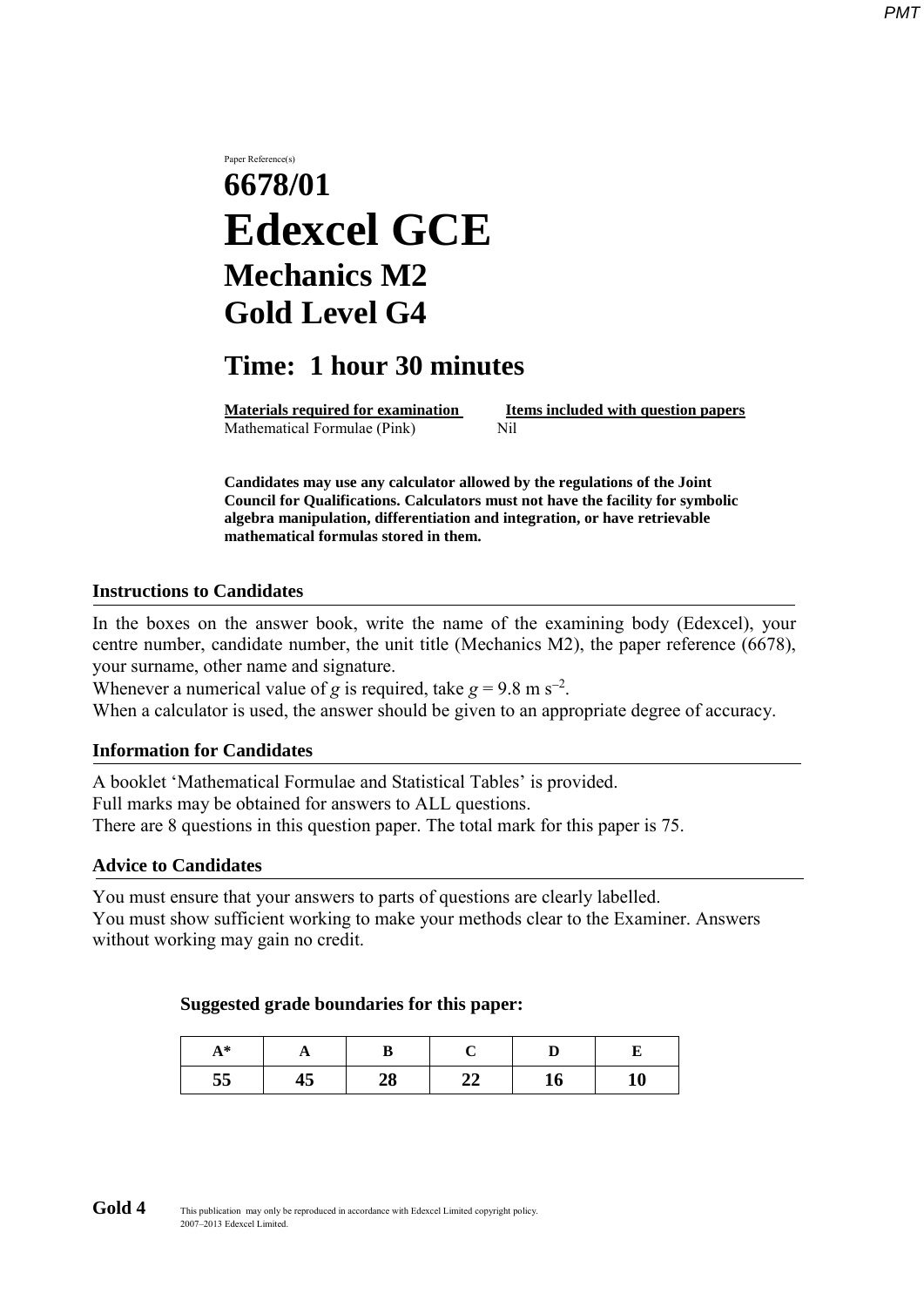**1.** Two uniform rods *AB* and *BC* are rigidly joined at *B* so that ∠*ABC* = 90°. Rod *AB* has length 0.5 m and mass 2 kg. Rod *BC* has length 2 m and mass 3 kg. The centre of mass of the framework of the two rods is at *G*.

| (a) Find the distance of G from $BC$ . |     |
|----------------------------------------|-----|
|                                        | (2) |
|                                        |     |

The distance of *G* from *AB* is 0.6 m. The framework is suspended from *A* and hangs freely in equilibrium.

- (*b*) Find the angle between *AB* and the downward vertical at *A*.
- **2.** A particle *P* of mass 0.6 kg is released from rest and slides down a line of greatest slope of a rough plane. The plane is inclined at 30° to the horizontal. When *P* has moved 12 m, its speed is 4 m  $s^{-1}$ . Given that friction is the only non-gravitational resistive force acting on *P*, find
	- (*a*) the work done against friction as the speed of *P* increases from 0 m s<sup>-1</sup> to 4 m s<sup>-1</sup>,
	- (*b*) the coefficient of friction between the particle and the plane.

**(4)**

**(4)**

**(3)**





# **Figure 1**

A triangular frame is formed by cutting a uniform rod into 3 pieces which are then joined to form a triangle *ABC*, where  $AB = AC = 10$  cm and  $BC = 12$  cm, as shown in Figure 1.

(*a*) Find the distance of the centre of mass of the frame from *BC*.

**(5)**

The frame has total mass *M*. A particle of mass *M* is attached to the frame at the mid-point of *BC*. The frame is then freely suspended from *B* and hangs in equilibrium.

(*b*) Find the size of the angle between *BC* and the vertical.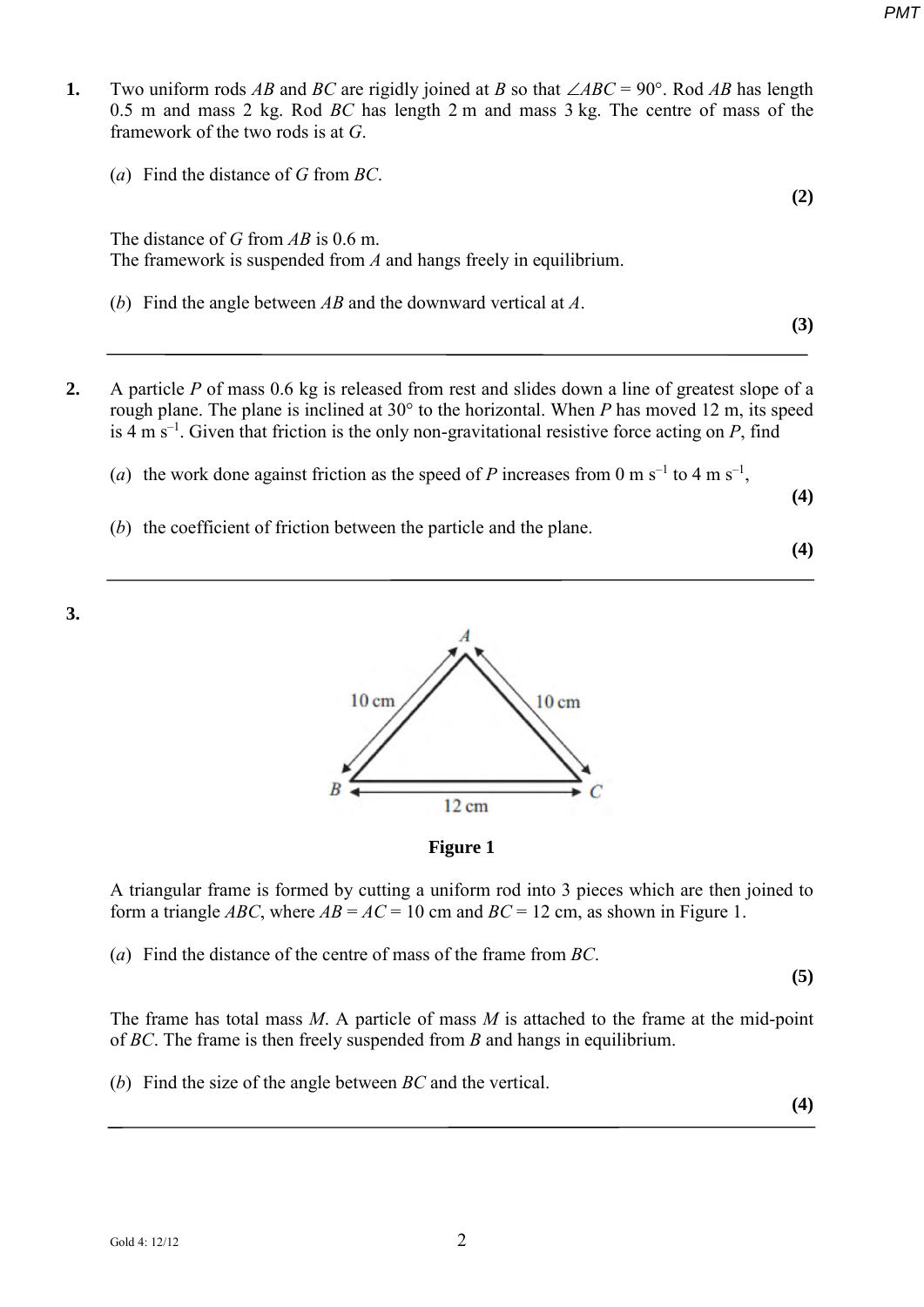

Two particles *A* and *B*, of mass *m* and 2*m* respectively, are attached to the ends of a light inextensible string. The particle  $A$  lies on a rough plane inclined at an angle  $\alpha$  to the horizontal, where tan  $\alpha = \frac{3}{4}$ . The string passes over a small light smooth pulley *P* fixed at the top of the plane. The particle *B* hangs freely below *P*, as shown in Figure 2. The particles are released from rest with the string taut and the section of the string from *A* to *P* parallel to a line of greatest slope of the plane. The coefficient of friction between *A* and the plane is  $\frac{5}{8}$ . When each particle has moved a distance *h*, *B* has not reached the ground and *A* has not reached *P*.

(*a*) Find an expression for the potential energy lost by the system when each particle has moved a distance *h*.

**(2)**

When each particle has moved a distance *h*, they are moving with speed *v*. Using the work-energy principle,

(*b*) find an expression for  $v^2$ , giving your answer in the form *kgh*, where *k* is a number.

**(5)**



**Figure 3**

A small ball *B* of mass 0.25 kg is moving in a straight line with speed 30 m s<sup>-1</sup> on a smooth horizontal plane when it is given an impulse. The impulse has magnitude 12.5 N s and is applied in a horizontal direction making an angle of  $(90^{\circ} + \alpha)$ , where tan  $\alpha = \frac{3}{4}$ , with the initial direction of motion of the ball, as shown in Figure 3.

- (i) Find the speed of *B* immediately after the impulse is applied.
- (ii) Find the direction of motion of *B* immediately after the impulse is applied.

**(6)**

**\_\_\_\_\_\_\_\_\_\_\_\_\_\_\_\_\_\_\_\_\_\_\_\_\_\_\_\_\_\_\_\_\_\_\_\_\_\_\_\_\_\_\_\_\_\_\_\_\_\_\_\_\_\_\_\_\_\_\_\_\_\_\_\_\_\_\_\_\_\_\_\_\_\_\_** 

**5.**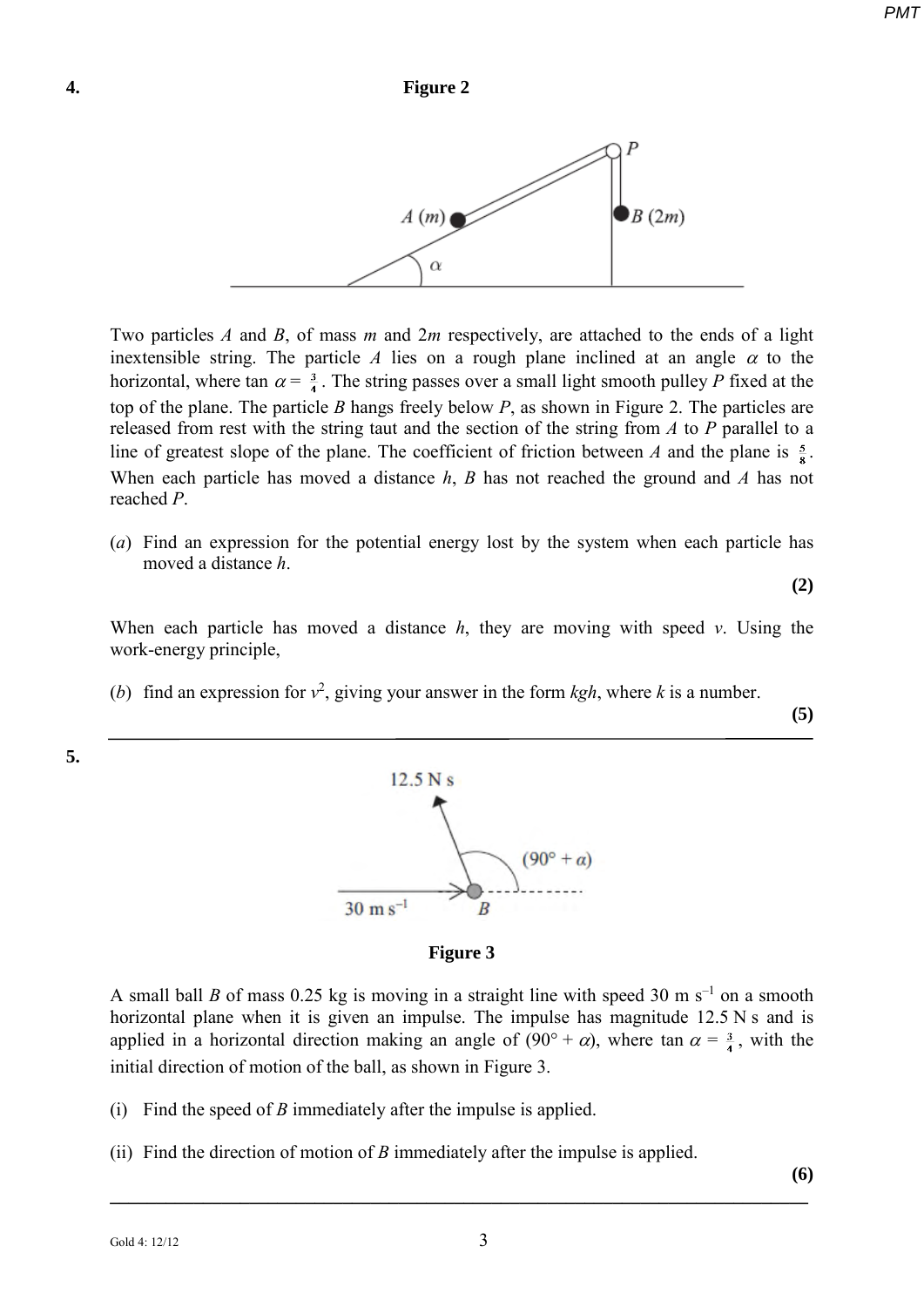

A uniform triangular lamina *ABC* of mass *M* is such that  $AB = AC$ ,  $BC = 2a$  and the distance of *A* from *BC* is *h*. A line, parallel to *BC* and at a distance  $\frac{2h}{3}$  from *A*, cuts *AB* at *D* and cuts *AC* at *E*, as shown in Figure 2.

It is given that the mass of the trapezium *BCED* is  $\frac{5M}{9}$ .

(*a*) Show that the centre of mass of the trapezium *BCED* is  $\frac{7h}{45}$  from *BC*.



The portion *ADE* of the lamina is folded through 180° about *DE* to form the folded lamina shown in Figure 3.

(*b*) Find the distance of the centre of mass of the folded lamina from *BC*.

**(4)**

**(4)**

**(5)**

The folded lamina is freely suspended from *D* and hangs in equilibrium. The angle between *DE* and the downward vertical is *α*.

(*c*) Find tan *α* in terms of *a* and *h*.

*PMT*

**6.**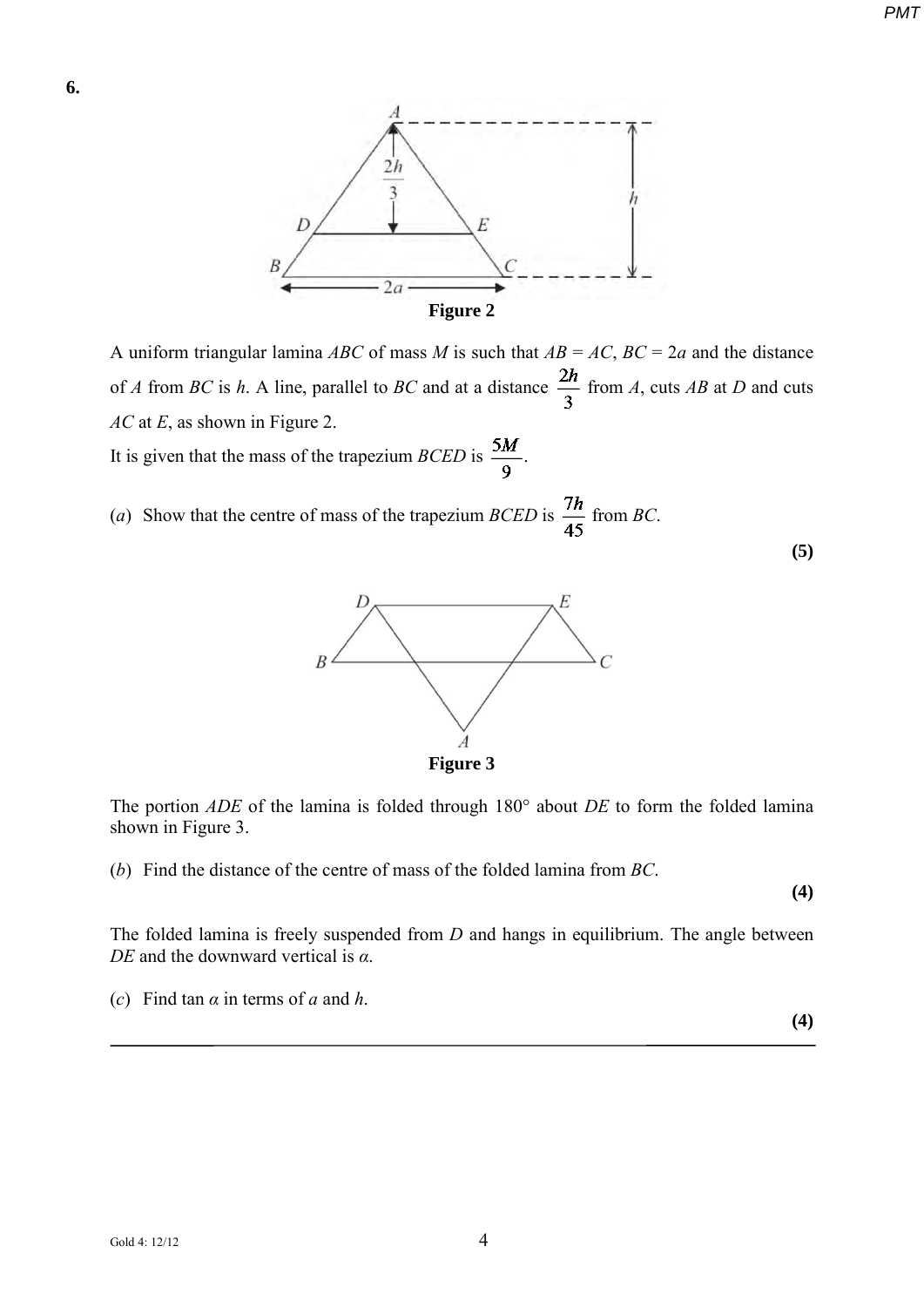

A uniform plank *AB*, of weight 100 N and length 4 m, rests in equilibrium with the end *A* on rough horizontal ground. The plank rests on a smooth cylindrical drum. The drum is fixed to the ground and cannot move. The point of contact between the plank and the drum is *C*, where  $AC = 3$  m, as shown in Figure 4. The plank is resting in a vertical plane which is perpendicular to the axis of the drum, at an angle  $\alpha$  to the horizontal, where sin  $\alpha = \frac{1}{3}$ . The coefficient of friction between the plank and the ground is  $\mu$ .

Modelling the plank as a rod, find the least possible value of  $\mu$ .

**(10)** 

**7.**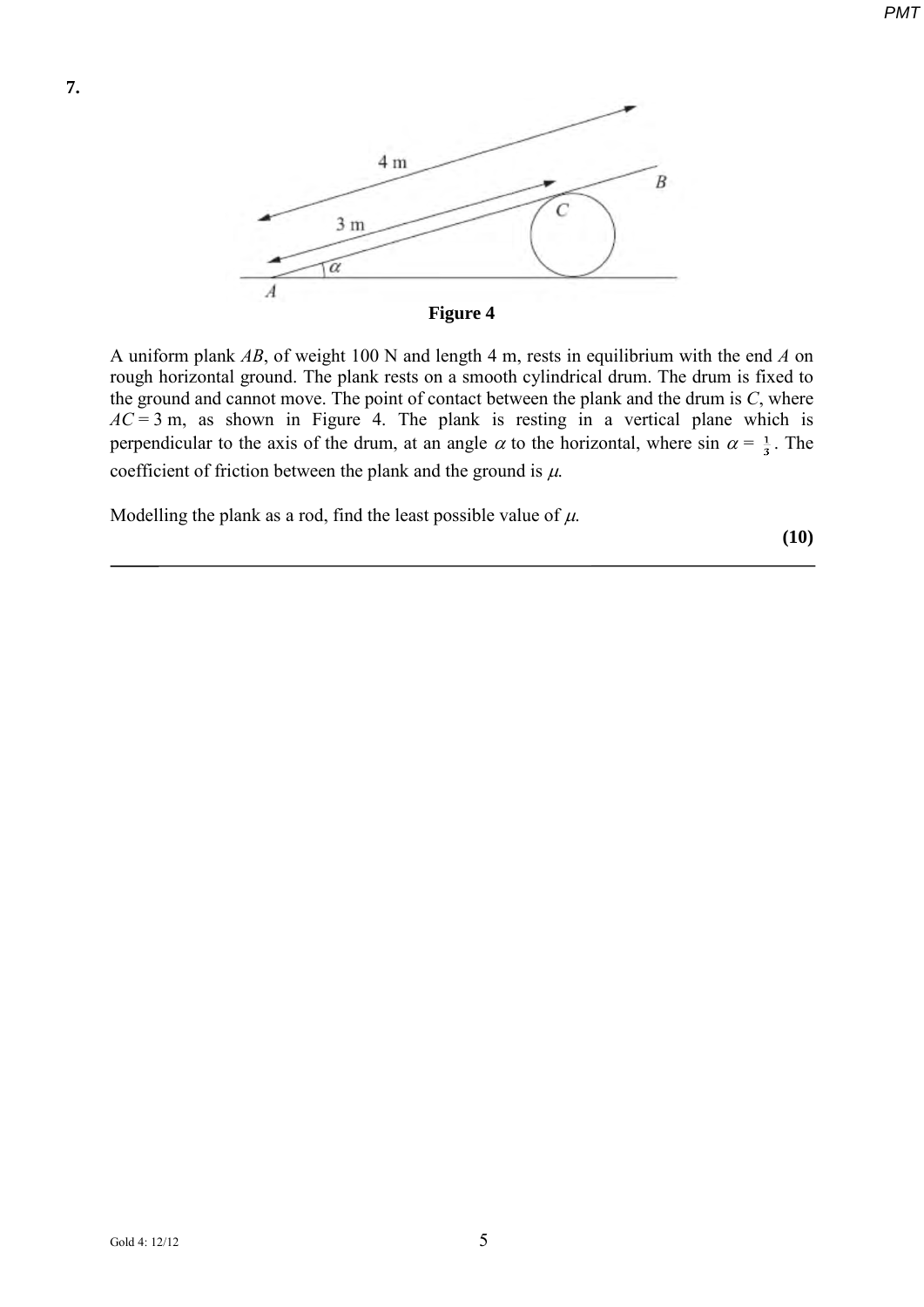# **8.** [*In this question* **i** *and* **j** *are unit vectors in a horizontal and upward vertical direction respectively*.]

A particle *P* is projected from a fixed point *O* on horizontal ground with velocity  $u(i + cj)$  m s<sup>-1</sup>, where *c* and *u* are positive constants. The particle moves freely under gravity until it strikes the ground at *A*, where it immediately comes to rest. Relative to *O*, the position vector of a point on the path of *P* is  $(x\mathbf{i} + y\mathbf{j})$  m.

(*a*) Show that

$$
y = cx - \frac{4.9x^2}{u^2}.
$$
 (5)

Given that  $u = 7$ ,  $OA = R$  m and the maximum vertical height of *P* above the ground is *H* m,

- (*b*) using the result in part (*a*), or otherwise, find, in terms of *c*,
	- (i) *R*
	- (ii) *H*.

Given also that when  $P$  is at the point  $Q$ , the velocity of  $P$  is at right angles to its initial velocity,

(*c*) find, in terms of *c*, the value of *x* at *Q*.

**(6)**

**(6)**

# **TOTAL FOR PAPER: 75 MARKS**

**END**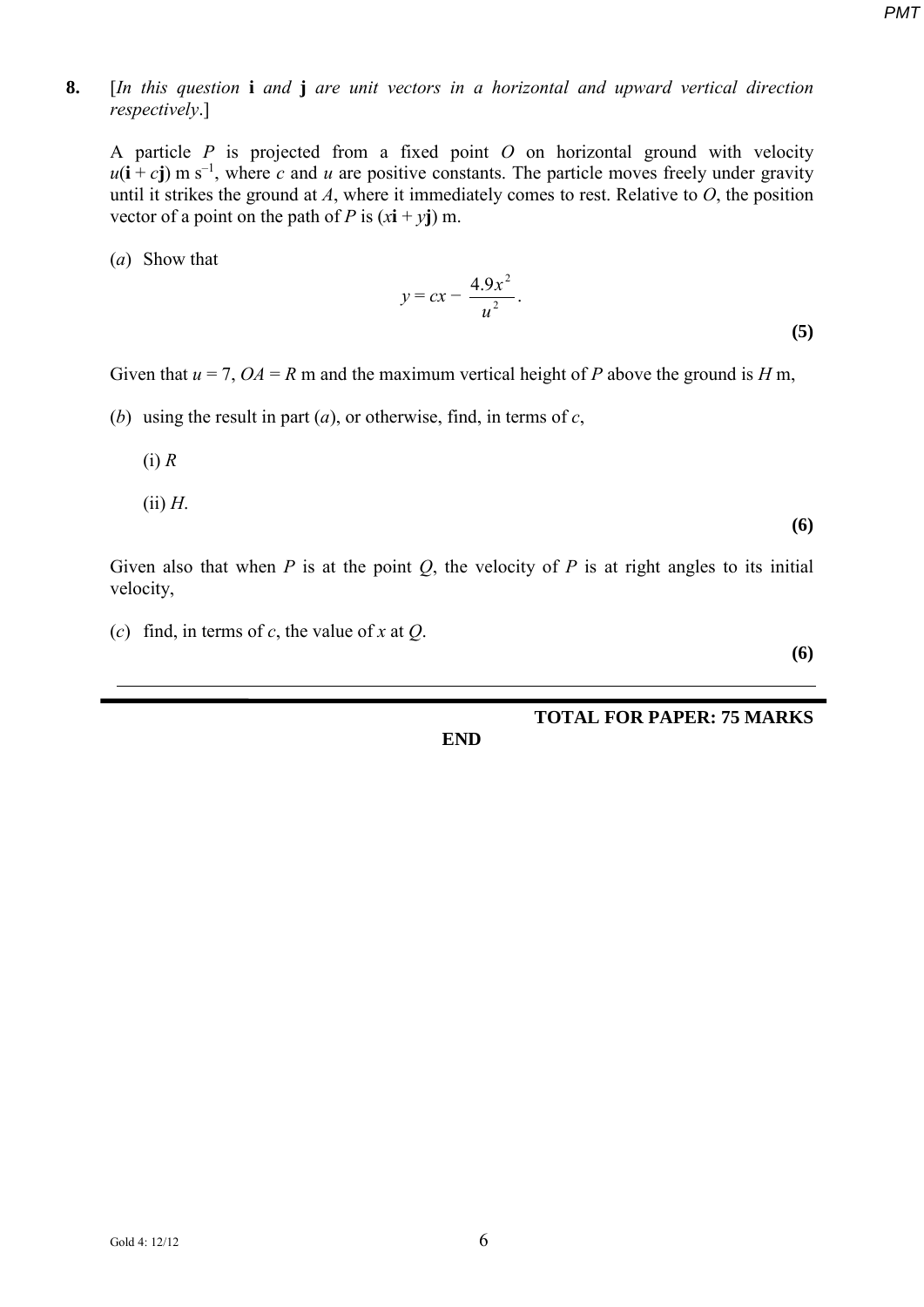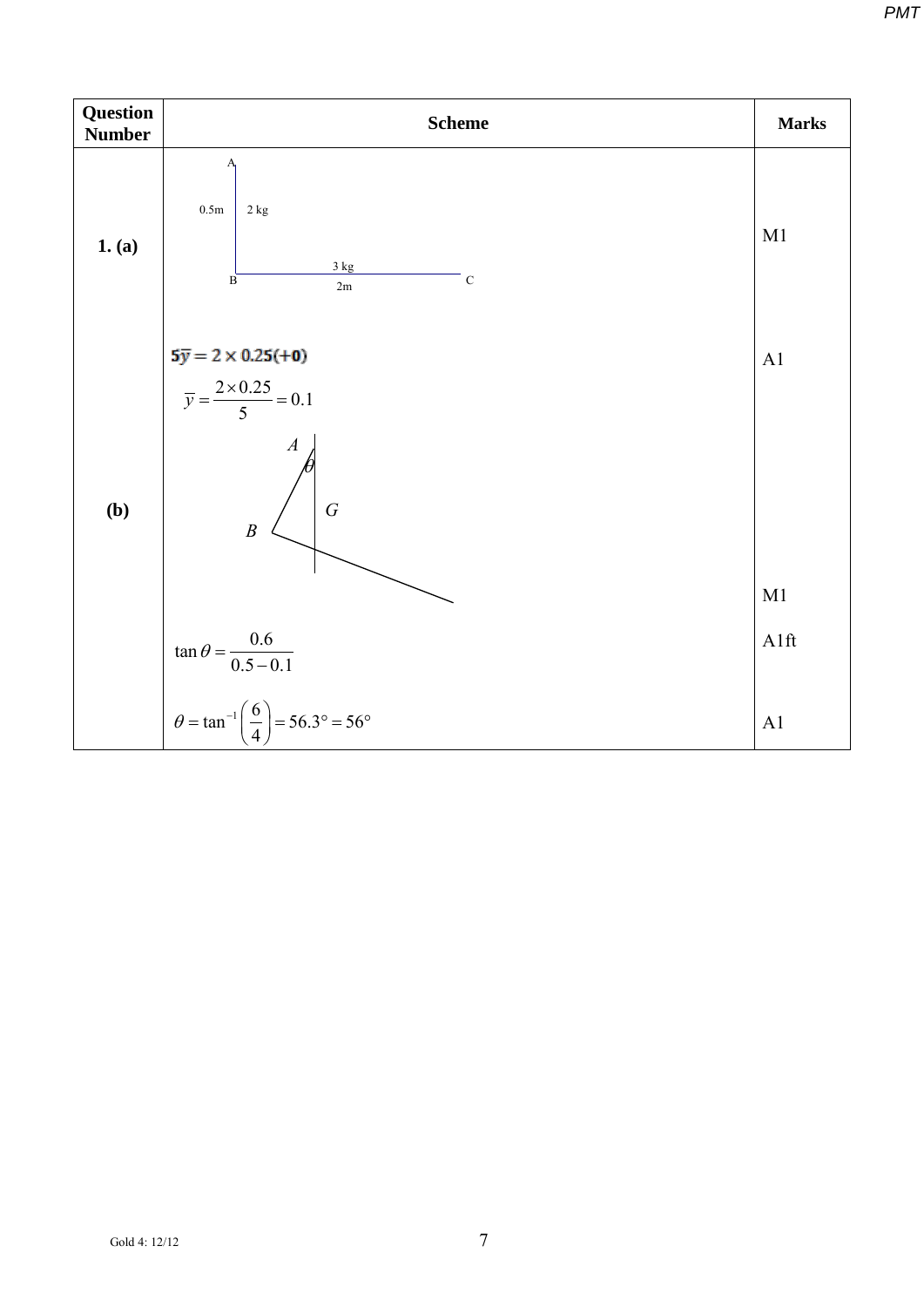| <b>Question</b><br><b>Number</b> | <b>Scheme</b>                                                                                                                                                                                                                     | <b>Marks</b>                                          |
|----------------------------------|-----------------------------------------------------------------------------------------------------------------------------------------------------------------------------------------------------------------------------------|-------------------------------------------------------|
| 2.<br>(a)                        | $0 \text{ m/s}^2$<br>$4 \text{ m/s}$<br>$12 \text{ m}$<br>30<br>0.6g<br>K.E gained = $\frac{1}{2} \times 0.6 \times 4^2$                                                                                                          |                                                       |
|                                  | P.E. lost = $0.6 \times g \times (12\sin 30)$<br>Change in energy = $P.E.$ lost $- K.E.$ gained<br>$= 0.6 \times g \times 12\sin 30 - \frac{1}{2} \times 0.6 \times 4^2$<br>$= 30.48$<br>Work done against friction= 30 or 30.5 J | <b>M1 A1 A1</b><br>${\bf A1}$<br>(4)                  |
| (b)                              | R( $\uparrow$ ) $R = 0.6g \cos 30$<br>$F = \frac{30.48}{12}$<br>$F = \mu R$<br>$\frac{30.48}{12\times0.6g\cos 3\theta}$<br>$\mu =$<br>$\mu = 0.4987$<br>$\mu$ = 0.499 or 0.50                                                     | B1<br><b>B1ft</b><br>$M1$<br>${\bf A1}$<br>(4)<br>[8] |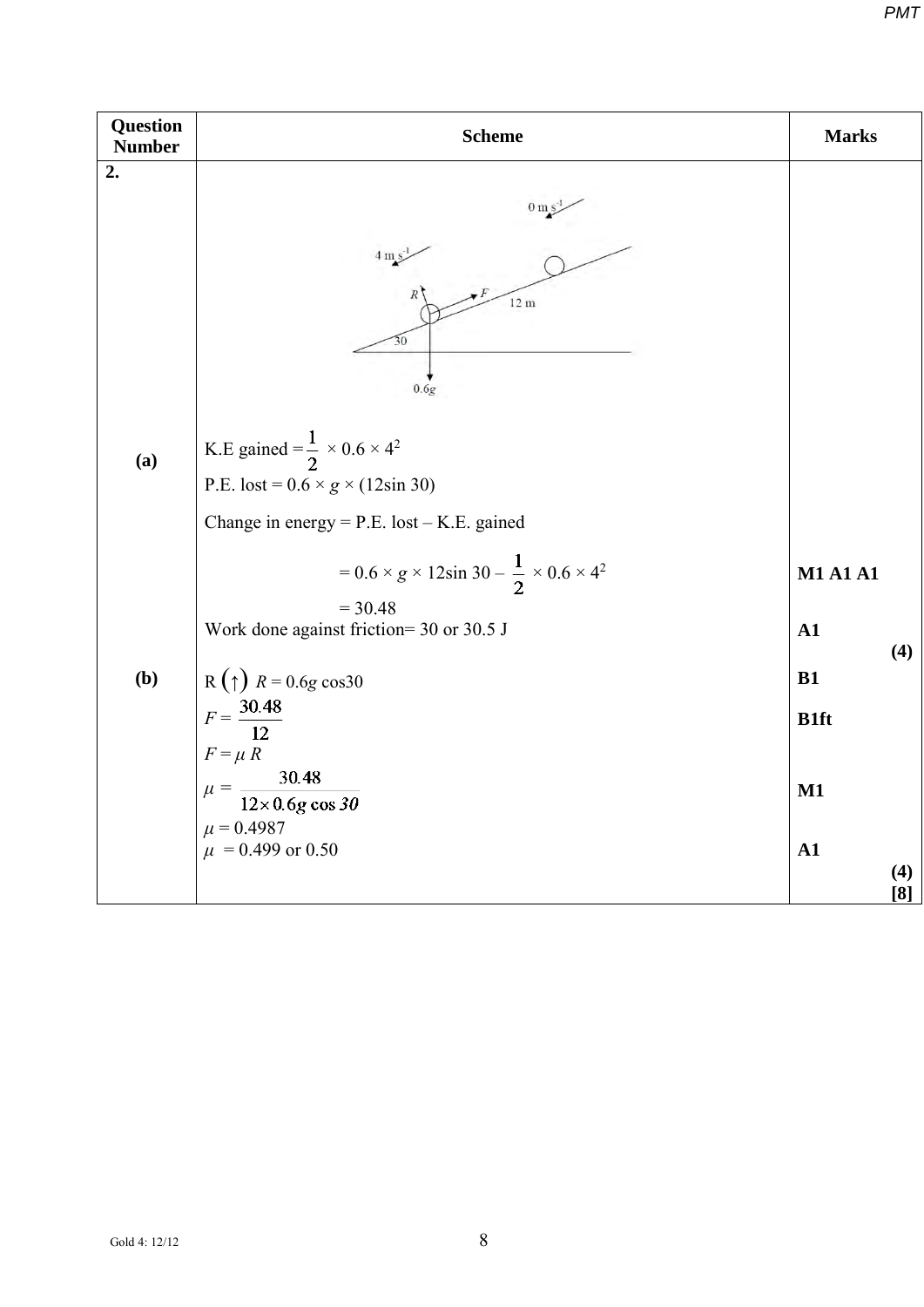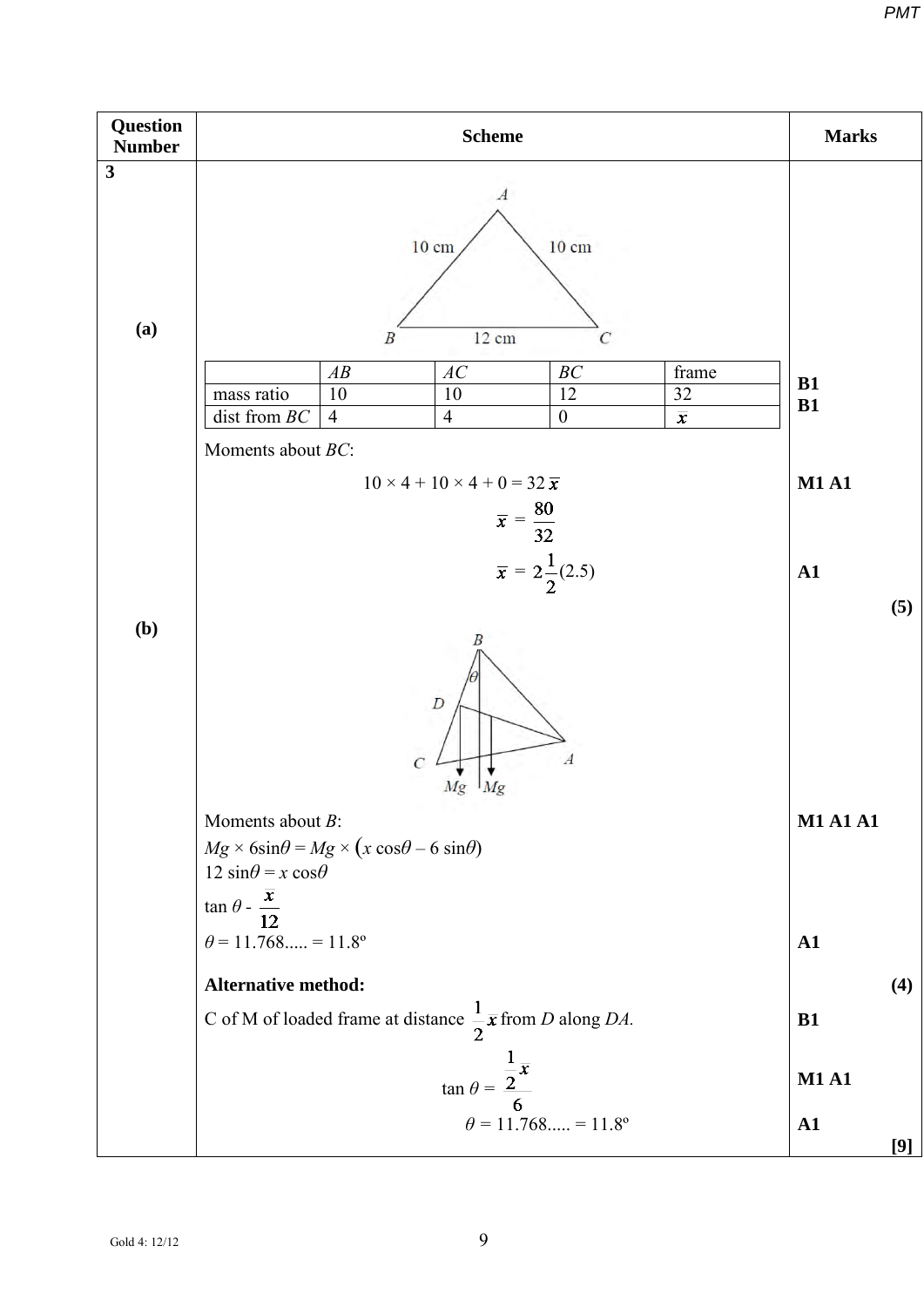| 4. (a)    | PE lost = $2mgh - mgh \sin \alpha$ (= $7mgh/5$ )                                                                                                                                                              | <b>M1 A1</b>                                                                               |
|-----------|---------------------------------------------------------------------------------------------------------------------------------------------------------------------------------------------------------------|--------------------------------------------------------------------------------------------|
|           |                                                                                                                                                                                                               |                                                                                            |
| (b)       | Normal reaction $R = mg \cos \alpha$ ( = 4mg/5)                                                                                                                                                               | B1                                                                                         |
|           | Work-energy: $\frac{1}{2}mv^2 + \frac{1}{2}2mv^2 = \frac{7mgh}{5} - \frac{5}{8} \cdot \frac{4mg}{5}h$                                                                                                         | M1 A2,1,0                                                                                  |
|           | $\Rightarrow \frac{3}{2}mv^2 = \frac{9mgh}{10} \Rightarrow v^2 = \frac{3}{5}gh$                                                                                                                               | A <sub>1</sub>                                                                             |
| 5.        |                                                                                                                                                                                                               | M1                                                                                         |
|           | $12.5\sin\alpha = \frac{1}{4}(v_1 - 30)$                                                                                                                                                                      |                                                                                            |
|           | or $-12.5 \sin \alpha = \frac{1}{4} (v_1 - 30)$ $(v_1 = 0)$                                                                                                                                                   | A <sub>1</sub>                                                                             |
|           | 12.5 cos $\alpha = \frac{1}{4}(v_2 - 0)$ $(v_2 = 40)$                                                                                                                                                         | M1<br>A <sub>1</sub>                                                                       |
|           | speed is 40 m $s^{-1}$ ;                                                                                                                                                                                      | A <sub>1</sub>                                                                             |
|           | perpendicular to original direction                                                                                                                                                                           | A <sub>1</sub>                                                                             |
| <b>OR</b> | Using a vector triangle: $(\frac{1}{4}v)^2 = 7.5^2 + 12.5^2 - 2x7.5x12.5\cos(90^\circ - \alpha)$<br>$v = 40$ m s <sup>-1</sup><br>$\frac{12.5}{\sin \theta} = \frac{7.5}{\sin \alpha}$<br>$\theta = 90^\circ$ | 6<br>M1<br>A <sub>1</sub><br>A1<br>M <sub>1</sub><br>A <sub>1</sub><br>A <sub>1</sub><br>6 |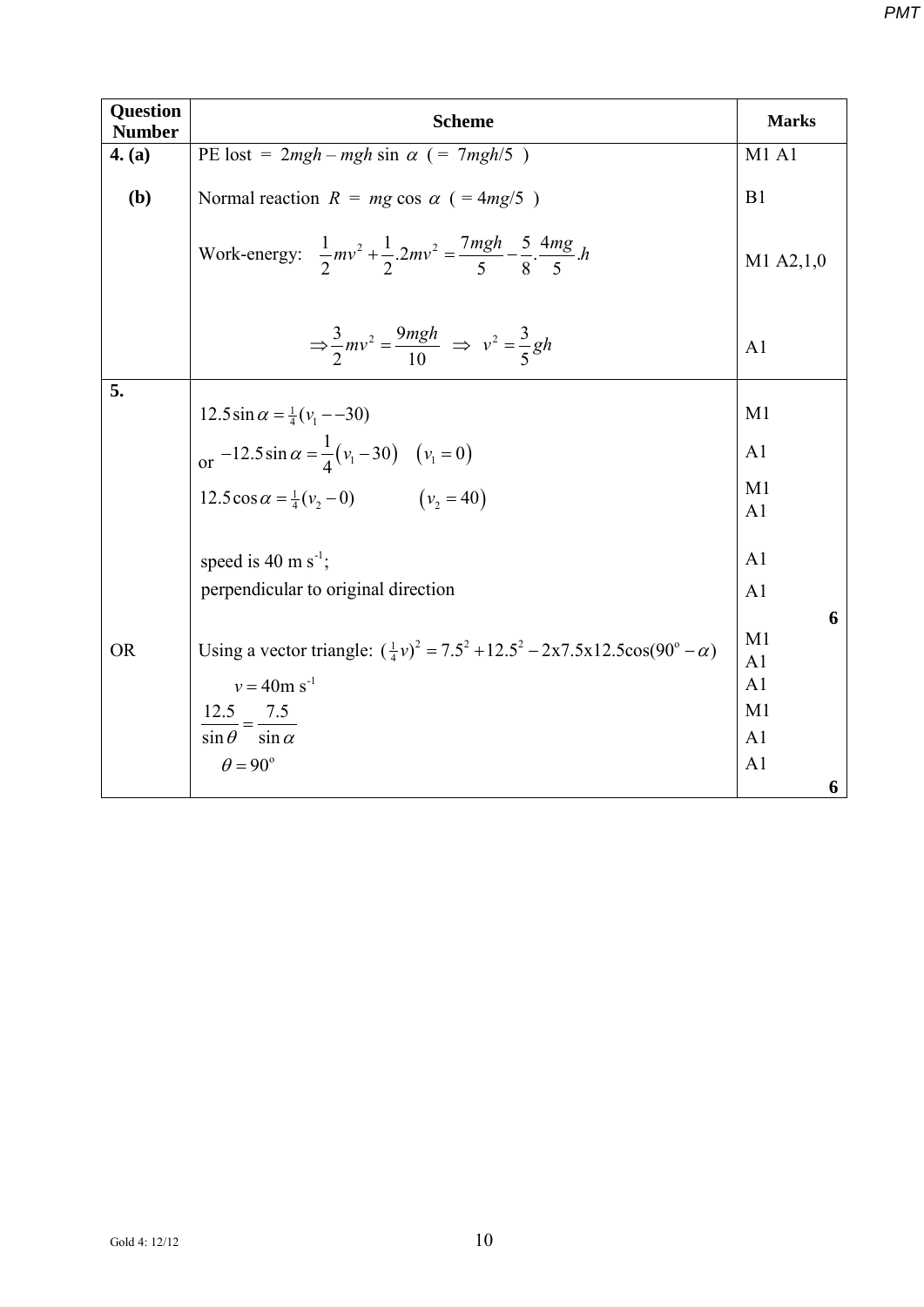| Question<br><b>Number</b> | <b>Scheme</b>                                                                                                         | <b>Marks</b>          |
|---------------------------|-----------------------------------------------------------------------------------------------------------------------|-----------------------|
| 6.<br>(a)                 | ABC<br>ADE<br><b>BCED</b>                                                                                             |                       |
|                           | $\frac{4M}{9}$<br>$\frac{5M}{9}$<br>M                                                                                 | B1                    |
|                           | $(\frac{h}{3} + \frac{1}{3}\frac{2h}{3})$<br>$\frac{h}{3}$<br>$\overline{y}$                                          | B1                    |
|                           |                                                                                                                       | M1                    |
|                           | $M\frac{h}{3}-\frac{4M}{9}\frac{5h}{9}=\frac{5M}{9}\overline{y}$                                                      | A <sub>1</sub>        |
|                           | $\overline{y} = \frac{7h}{45}$ * Answer Given*                                                                        | A1<br>(5)             |
| (b)                       |                                                                                                                       | M1                    |
|                           | $\frac{5M}{9}\frac{7h}{45} + \frac{4M}{9}\left(\frac{h}{3} - \frac{1}{3} \times \frac{2h}{3}\right) = M \overline{x}$ | Al Al                 |
|                           | $\overline{x} = \frac{11h}{81}$                                                                                       | A <sub>1</sub><br>(4) |
|                           |                                                                                                                       | M1                    |
| (c)                       | $\tan \alpha = \frac{\frac{h}{3} - \overline{x}}{\frac{2a}{3}}$                                                       | A1 ft                 |
|                           | $\frac{8h}{2}$                                                                                                        | DM1                   |
|                           | 27a                                                                                                                   | A1<br>(4)             |
|                           |                                                                                                                       | $[13]$                |

*PMT*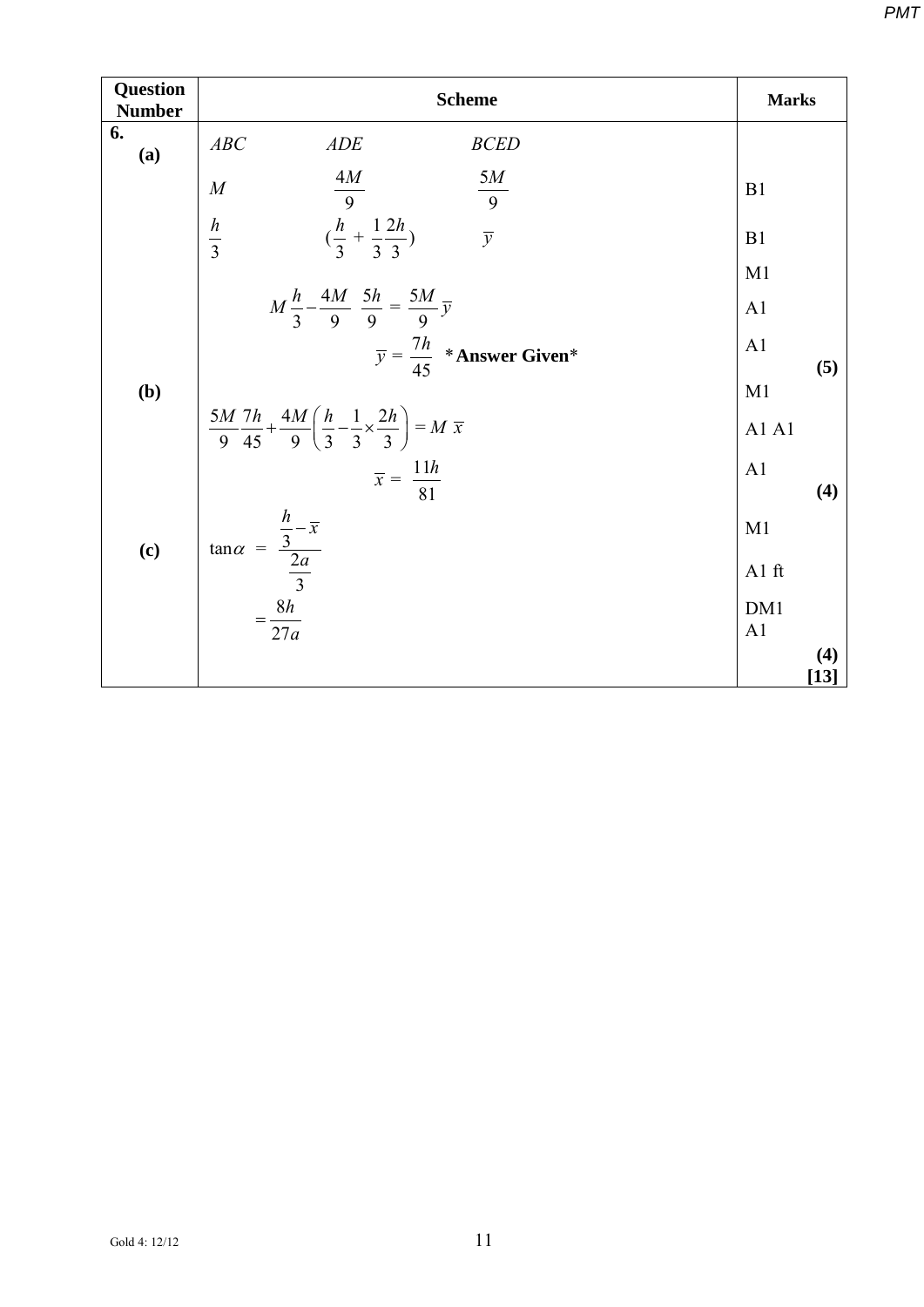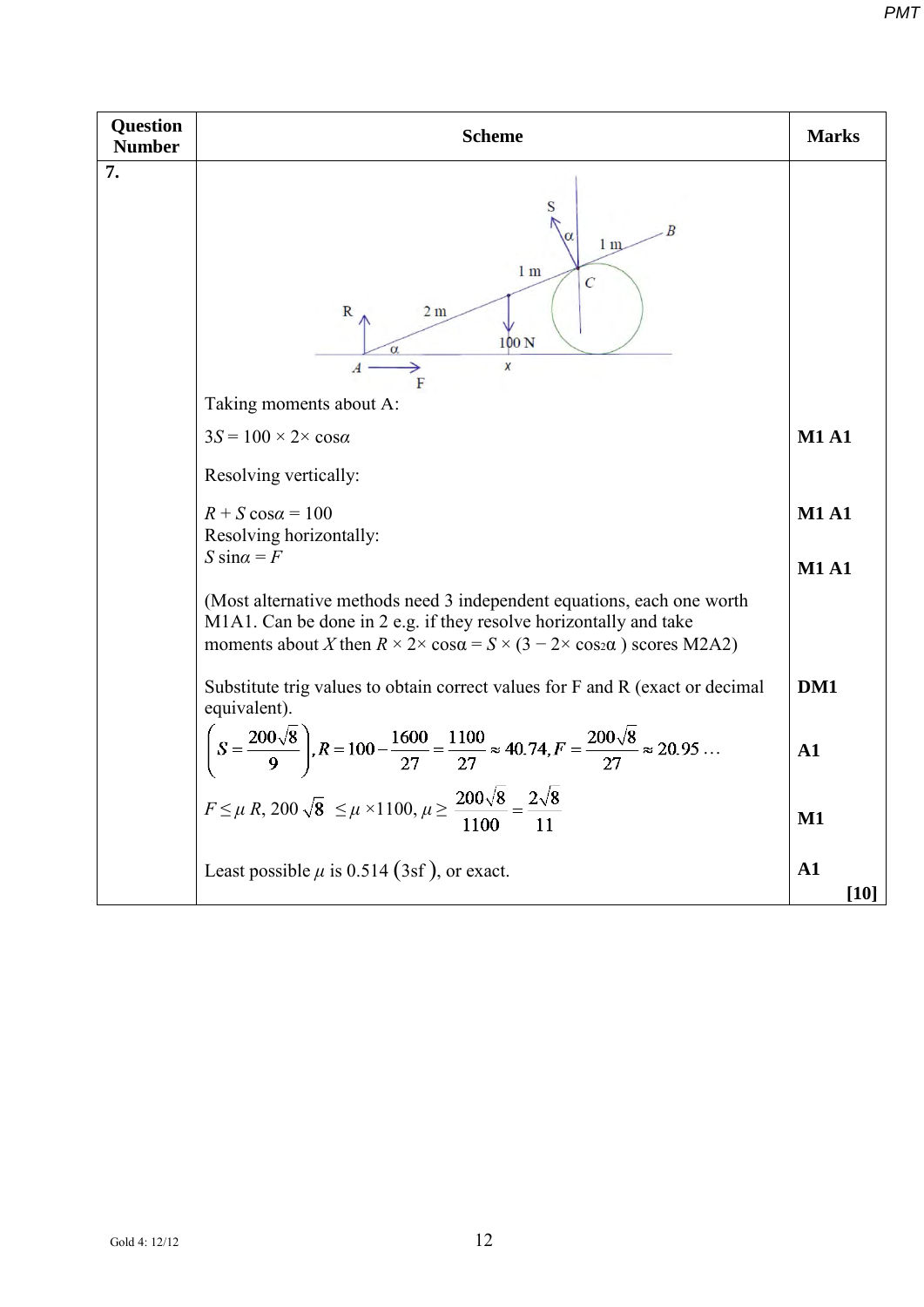| Question<br><b>Number</b> | <b>Scheme</b>                                                                                                             | <b>Marks</b>         |  |
|---------------------------|---------------------------------------------------------------------------------------------------------------------------|----------------------|--|
| 8.<br>(a)                 | $x = ut$                                                                                                                  | <b>B1</b>            |  |
|                           | $y = cut - 4.9t^2$                                                                                                        | <b>M1 A1</b>         |  |
|                           | eliminating t and simplifying to give $y = cx - \frac{4.9x^2}{u^2}$ **                                                    | <b>DM1 A1</b><br>(5) |  |
| (b)(i)                    | $0 = cx - \frac{4.9x^2}{u^2}$                                                                                             | $\mathbf{M1}$        |  |
|                           | $0 = x(c - \frac{4.9x}{u^2}) \Rightarrow R = \frac{u^2c}{4.9} = 10c$                                                      | <b>M1 A1</b>         |  |
| (ii)                      | When $x = 5c$ , $y = H$                                                                                                   | $\mathbf{M1}$        |  |
|                           | $=5c^2-\frac{(5c)^2}{10}=2.5c^2$                                                                                          | <b>M1 A1</b><br>(6)  |  |
| (c)                       | $\frac{dy}{dx} = c - \frac{9.8x}{u^2} = c - \frac{x}{5}$                                                                  | <b>M1 A1</b>         |  |
|                           | When $x = 0$ , $\frac{dy}{dx} = c$                                                                                        | B1                   |  |
|                           | So, $c - \frac{x}{5} = \frac{-1}{c}$                                                                                      | <b>DM1 A1</b>        |  |
|                           | $x = 5(c + \frac{1}{c})$                                                                                                  | A1<br>(6)            |  |
|                           |                                                                                                                           | $[17]$               |  |
|                           | Alternative to $8(c)$<br>$\tan \theta = \frac{u}{cu} = \frac{1}{c} = \frac{v}{u}$<br>$\boldsymbol{u}$<br>$\boldsymbol{u}$ | B1                   |  |
|                           | $\theta$<br>$\Rightarrow v = \frac{u}{c} = \frac{7}{c}$<br>$\mathbf{v}$                                                   | <b>M1 A1</b>         |  |
|                           | $v = u + at$ ; $-\frac{7}{c} = 7c - 9.8t$<br>$\frac{uc}{7}$                                                               | $\mathbf{M1}$        |  |
|                           | $t = \frac{7}{9.8}(c + \frac{1}{c})$                                                                                      | ${\bf A1}$           |  |
|                           | $x = ut = 7t$ ; $x = 5(c + \frac{1}{c})$                                                                                  | ${\bf A1}$           |  |

*PMT*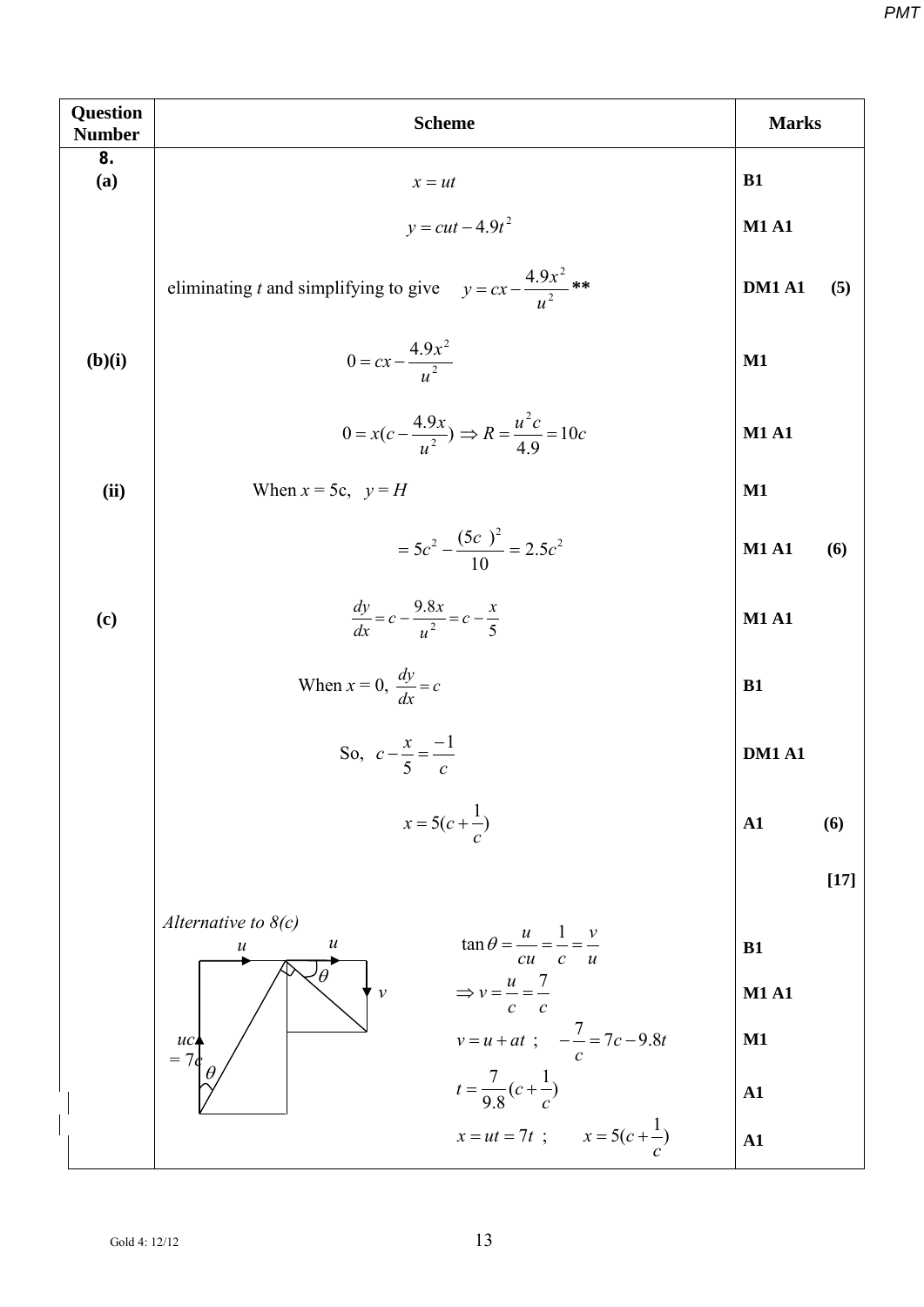# **Examiner reports**

# **Question 1**

Q1(a) was an accessible question about centre of mass and many correct answers were seen. However, the fact that the ratio of the masses of the two rods was not the same as the ratio of their lengths caused some difficulties and a significant number of candidates did not have the centres of mass of the rods at the centres of the rods.

Some candidates took moments about an axis through *A* parallel to *BC*, but then forgot to find the distance asked for in the question. The question only asked candidates to find the distance of the centre of mass from *BC*, but many candidates also found the distance from *AB*.

In Q1(b) many candidates used the correct triangle and trig ratio to find the angle. Candidates should be reminded that when a value is given in the question they are expected to use it; some candidates who had obtained an answer other than 0.6 for the distance of the centre of mass from *AB* used their own incorrect value. Some candidates found it hard to determine the correct triangle to work with, often as a result of a poor sketch or no sketch at all.

# **Question 2**

This question proved to be straightforward for well-prepared candidates.

In part (a) it was pleasing to see many candidates tackling this using the work-energy method, and there was less evidence this year of candidates double counting by including both the change in GPE and the work done against the weight, but candidates sometimes confused work done with just potential energy lost, or just kinetic energy gained. The alternative method using *suvat* to find the acceleration and then using *F = m*a was also common. In the final answers there was considerable confusion between work done against friction and the frictional force. Many lost the final A mark by leaving the answer as 30.48 despite having used  $g = 9.8$ .

In part (b) candidates frequently did not make the connection with part (a) and proceeded to start again from scratch. In this case, a common but expensive error was to omit the component of the weight from their equation of motion.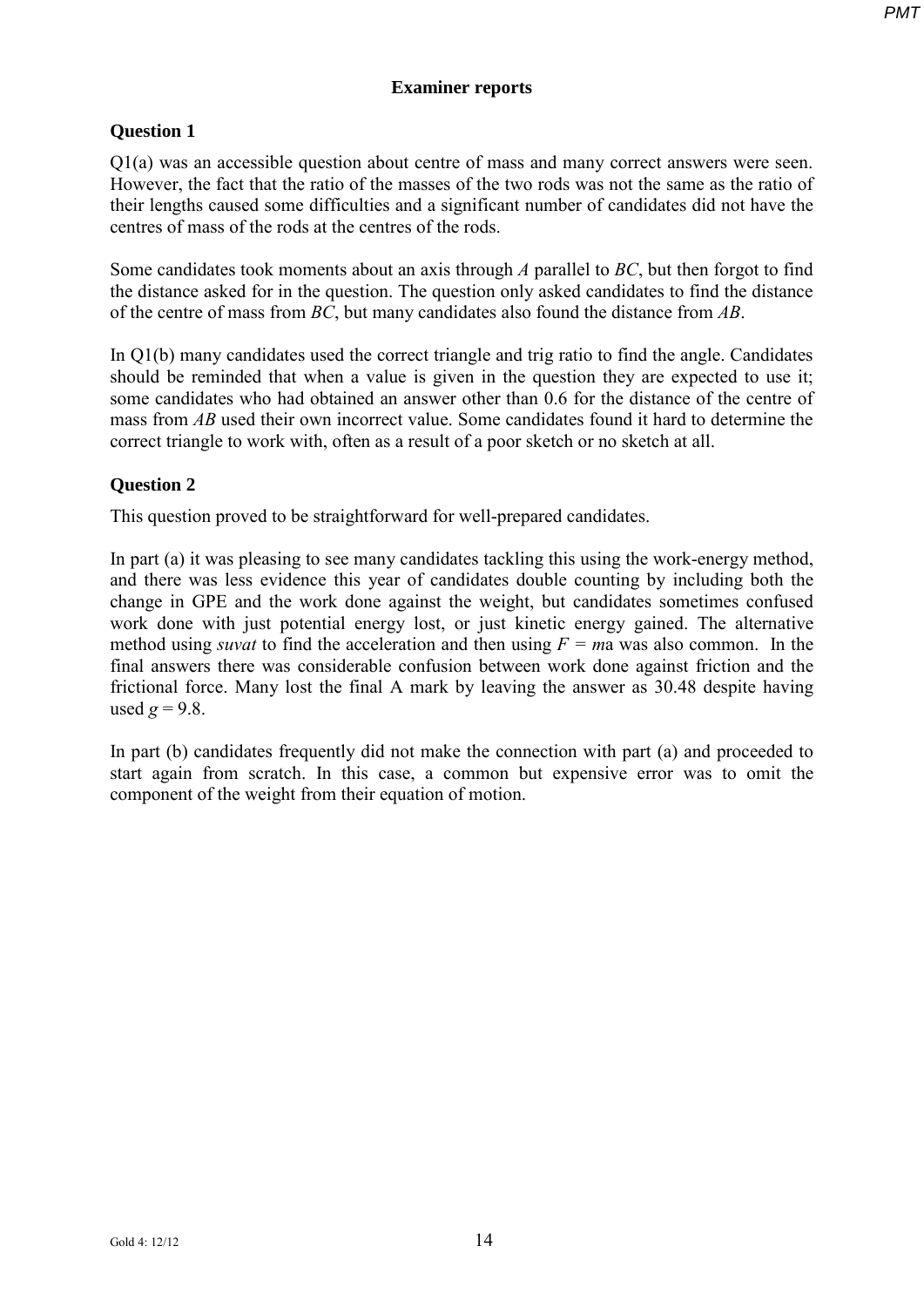## **Question 3**

Some candidates struggled with this question. Despite the question being explained clearly with reference to rods it was not uncommon to see the triangle treated as a lamina. Another common error was to treat the rods as being of equal mass.

The geometry of the symmetrical triangular figure was appreciated by nearly all candidates with the height of the triangle correctly calculated as 8 cm, although it was disappointing to find several candidates not recognising the 3-4-5 triangle and engaging in more work than expected to find the height of the triangle.

For part (a) those candidates who answered the question as set and worked with three rods had little difficulty in producing a relevant moments equation and arriving at the correct result. However it was disappointing to find a significant number of candidates treating the triangle as a lamina, and they were happy simply to write down the answer as  $\frac{8}{3}$  cm.

For part (b) most candidates could either write down or calculate the distance of the new centre of mass from *BC* and proceed to find the required angle. 3 out of 4 marks were available for those who had treated the shape as a lamina. A number of candidates ignored the extra particle added to the framework and answered their own question. Very few students used the method of taking moments about *B* to find the angle.

# **Question 4**

Many candidates lost several marks on this question. Some simply did not attempt the question, other presented confident, but incorrect working.

Part (a) Many errors were made; some were simply a case of the ambiguous answer "loss of  $GPE =$ 5 <sup>-</sup> <sup>7</sup>*mgh* ⋅ but it was also common to see both particles regarded as losing GPE, or the assumption that both particles move a vertical distance *h*.

Part (b) Some candidates clearly did not want to attempt this using work and energy. Those who did often tried to look at each particle separately rather than consider the system as a whole, and often ran into difficulties, double counting some elements. The normal reaction was usually identified correctly, leading to a correct expression for the work done against the frictional force. Two particularly common errors were the omission of the kinetic energy of *B* (giving an equation with  $\frac{1}{2}$ 2  $mv^2$  rather than  $\frac{3}{2}$ 2  $mv<sup>2</sup>$ ), and double counting the increase in GPE for *A*.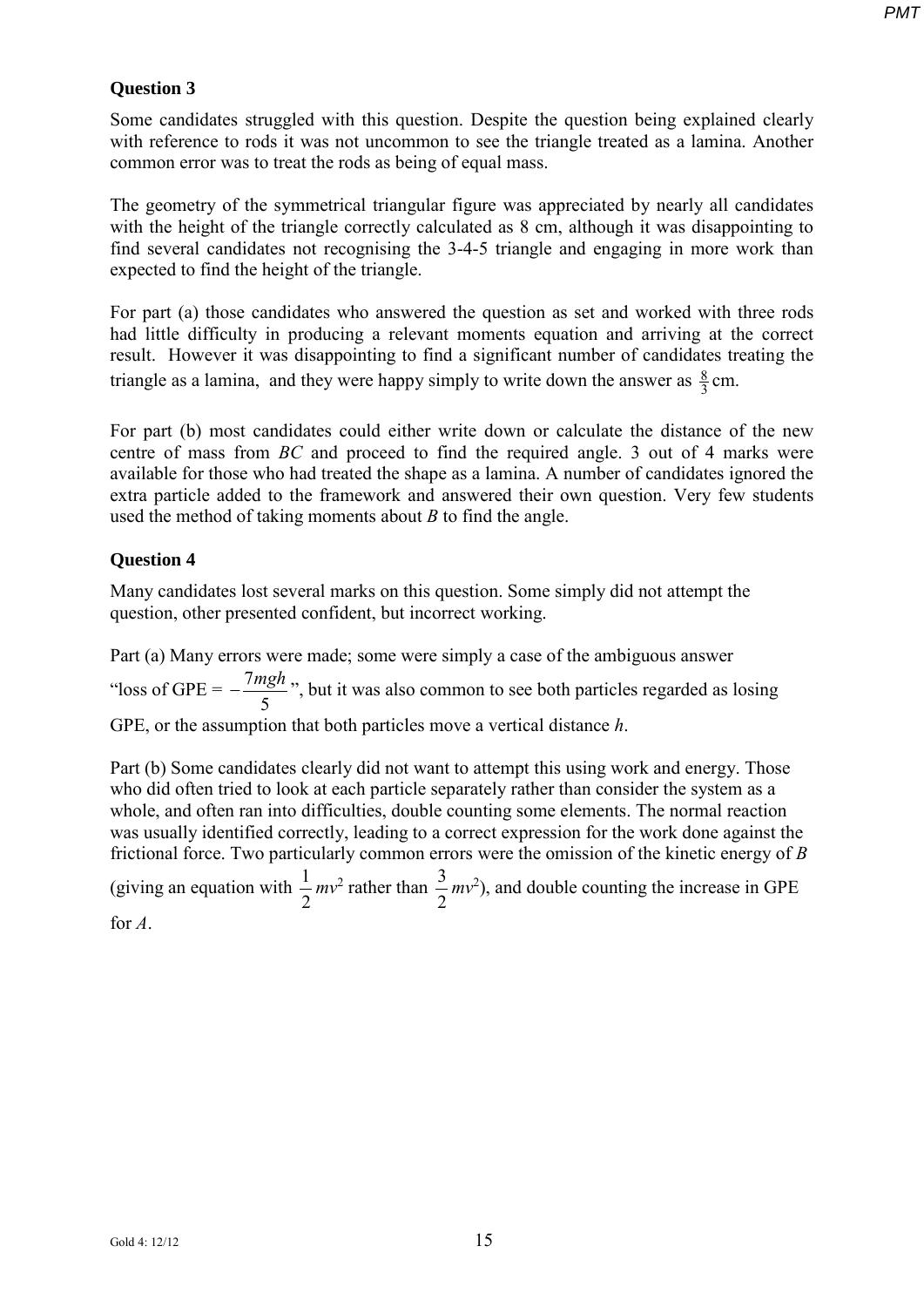# **Question 5**

Despite being on a familiar topic, this question was not answered well, possibly because the candidates are used to seeing it presented in vector form. It was common to see candidates trying to use the impulse of 12.5 in an impulse-momentum equation without understanding that it is a vector equation. Many candidates offered the incorrect equation  $12.5 = 0.25(v - 30)$ leading to  $v = 80$ .

The most successful approach was either to adopt vector notation or to deal with the horizontal and vertical components separately. There was some trig confusion in finding the components of the impulse, and there were sign errors in the component parallel to the initial direction. The question does ask for the speed of *B* after the collision, so answers left as vectors did not earn this mark. Very few candidates adopted the vector triangle approach.

## **Question 6**

(a) The majority of candidates saw this as a large triangle with a small triangle removed.

Despite being told that the mass of the trapezium was  $\frac{5}{5}$ 9  $\frac{M}{2}$  some candidates struggled to find

the mass of the small triangle. Nearly all used the position of the centre of mass of a triangle correctly, and the given answer was often reached correctly. A popular alternative approach was to split the trapezium in to a rectangle and two identical right angled triangles.

(b) Despite their success with part (a) many candidates struggled to combine the two shapes in an alternative formation. A common error was for the masses of the two pieces not to add up to the mass of the original triangle.

(c) Most candidates were able to identify the required triangle, but it was common to see errors in the length of  $\frac{1}{2}$ 2 *DE* .

### **Question 7**

Although there were many fully correct responses to this question, the unstructured nature of the problem did present difficulties for some candidates. A clearly labelled diagram showing all the forces was essential. Some candidates were unsure of the direction of action of the normal reactions at *A* and at *C*. Some gave them both the same name, and appeared to believe that they were equal in magnitude. Others omitted at least one of the normal reactions. Some candidates used horizontal and vertical components for the force at *C* but were usually unable to connect them later in their solution. Many candidates recognised the need to take moments and to resolve but errors were often made in doing so. The most straightforward approach of taking moments about *A* and then resolving vertically and horizontally was often seen. Many candidates took moments about *C* or tried to resolve parallel to and perpendicular to the rod, but this frequently resulted in a missing term. There were a small number of more imaginative solutions involving moments about points not on the plank. Although there was evidence of confusion between sine and cosine when resolving forces, incorrect solutions usually involved an attempt to resolve when it was not necessary, or a failure to do so when it was required. Equally, it was common to find distances missing from a moments equation. Despite having correct equations many candidates could not combine them to find friction and reaction forces correctly. Some candidates did demonstrate that they were finding the least possible value of  $\mu$ , but many did not address this point and used  $F = \mu R$  throughout. A few candidates misread the question, using 100 g as the weight.